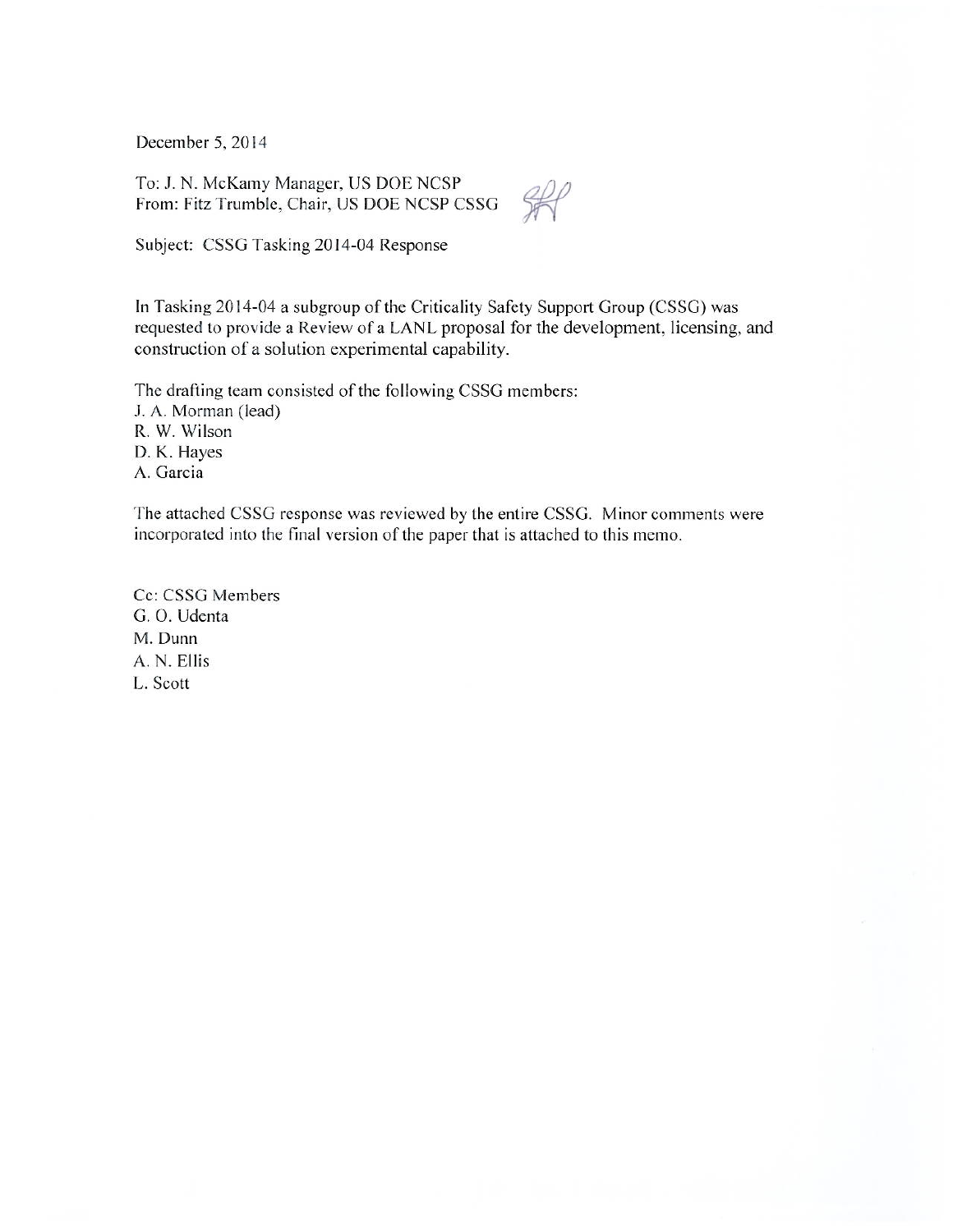### *Introduction*

According to Tasking 2014-04 (see Attachment 1), *Review of LANL Solution Reactor Proposal*

The CSSG is directed to use their collective experience to perform a review of that proposal and provide guidance to the NCSP Manager on the proposal from a number of different perspectives.

- Evaluation of the proposed concept for the reactor
- Extent of added value to the NCSP mission
- Any enhancements to the proposal that could increase the usefulness, potentially decrease cost/schedule or further leverage the value of the capability to other agencies/programs
- Possible and most advantageous locations for establishing such an assembly
- Rough order of magnitude evaluation for the cost and schedule feasibility of the proposal
- Availability of outside (outside DOE NCSP) interest and funding to support such a capability (cost sharing)
- Evaluation against the CSSG tasking/response 2006-06 regarding the need for experimental solution capability

This response from the CSSG addresses each of the perspectives given in the tasking statement and provides a summary evaluation based on consideration of each point.

### *CSSG Evaluation of Tasking Criteria*

*1) Evaluation of the proposed concept for the reactor* 

The concept as presented in the proposal by  $LANL<sup>1</sup>$  (see Attachment 2) is very general but is described as trying to meet the diverse needs of multiple parts of DOE. The reactor is described as being capable of operating in steady state mode for up to several days, but also operating in pulsed mode with super-prompt critical bursts. The use of the proposed solution reactor for medical isotope production is highlighted in the proposal to generate interest from elements of DOE (or other government and private entities) besides criticality safety.

While the multi-purpose approach is commendable, it is not clear that a solution reactor sized to provide a demonstration-scale Tc-99 production system would also be able to meet the flexibility requirements of a solution critical assembly. In addition, limiting the proposed reactor to low enriched uranium solutions would not meet one of the goals stated in previous CSSG tasking responses, namely to restore the U.S. capability to perform experiments with Pu solutions and solutions other than uranyl nitrate.

#### *2) Extent of added value to the NCSP mission*

 $\overline{a}$ 

Historically, the greatest risk of a criticality accident occurs in solution systems, especially under operational conditions such as blending or stirring. The NCSP has several solid-fuel assemblies to benchmark critical configurations, but it is equally important to have the same capability for solution systems.

<sup>&</sup>lt;sup>1</sup> "Critical & Subcritical Experiment Design Team Process Proposal, Fissile Solution Critical Experiments," Steven K. Klein, Los Alamos National Laboratory.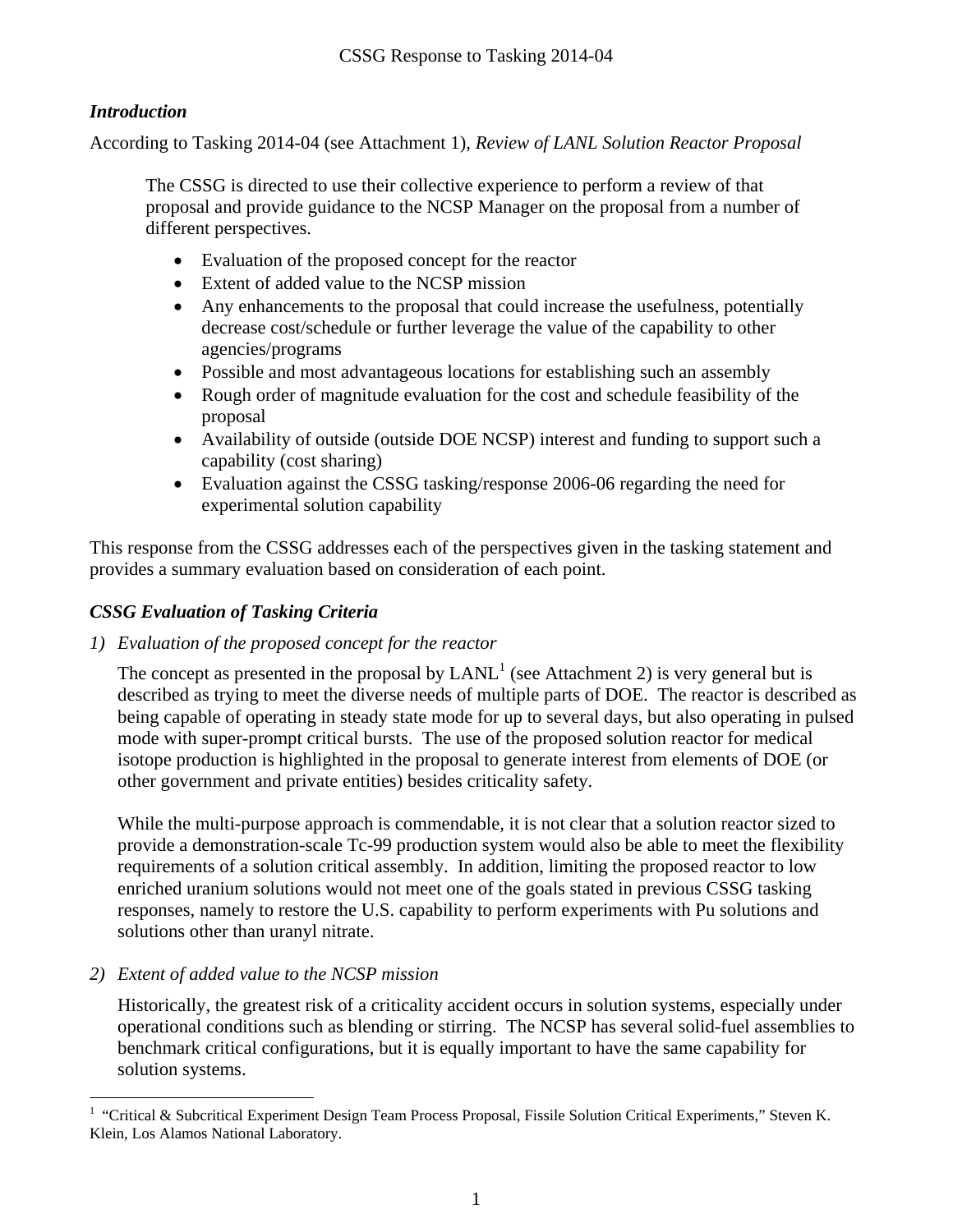The CSSG also noted in 2006 that the US has lost the capability to perform solution experiments, and the joint project to use foreign reactors no longer appears to be a viable option for the future. The Group also concluded that the U.S. must regain the capability for Pu solution experiments. As stated in the response to Tasking 2006-06, "... this capability at a dedicated DOE solution critical experiment facility will assure the U.S. that its R&D and production facilities are not held hostage to the availability or schedules of others."

*3) Any enhancements to the proposal that could increase the usefulness, potentially decrease cost/schedule or further leverage the value of the capability to other agencies/programs* 

The most obvious enhancement to the solution reactor is to configure it to use other solutions in addition to LEU. With renewed emphasis on fuel processing technologies a flexible fuel solution reactor could be extremely useful to the complex.

The reactor should be designed as a general purpose machine that can be easily reconfigured for specific research applications such as criticality accident benchmarks, Mo-99 production, minor actinide effects, etc. Note that the reconfiguring for different purposes could be done by changing solutions or simple tank changes without the need to modify the pumps, plumbing, etc. It would be best to propose the best, most flexible system at the start of the project, then reduce options as the design progressed.

#### *4) Possible and most advantageous locations for establishing such an assembly*

Several criteria must be addressed when identifying potential locations for a solution reactor.

- what type of fuel will be used (U, Pu, HEU, LEU, mixed actinides)?
- what organization/facility will prepare the fuel?
- can the fuel be shipped to the reactor site?
- if used for Tc-99 extraction, where will the post-irradiation separation be done?
- is there a facility at which the reactor be operated under a current safety basis?
- there is a definite benefit to having the reactor located at the NCERC

Obviously, if fissile solutions cannot be shipped over public roads, the reactor would have to be sited within a laboratory that has the capability to produce the solutions. If the liquid fuel can be shipped, the possibilities increase. Also, if any fuel other than LEU is used, security considerations would severely restrict the possible locations.

If the reactor were to be used to demonstrate production of Tc-99, it would be necessary to locate the reactor reasonably close to the separation facility because of the short half-life of the precursor (Mo-99, 2.75 d). Again, depending on the quantities and types of material to be processed, this could also require a Hazard Category 2 hot cell facility.

Based on these considerations, the most likely candidate locations are LANL or the NCERC, but a better-defined proposal is needed to confirm the best probable location.

#### *5) Rough order of magnitude evaluation for the cost and schedule feasibility of the proposal*

The cost and time estimates given in the proposal for many of the tasks are overly optimistic. Various parts of preparing the safety basis documentation are included in the descriptions of CED-1, -2 and -3. The total costs estimates for these three phases is \$1.9M (neglecting materials costs in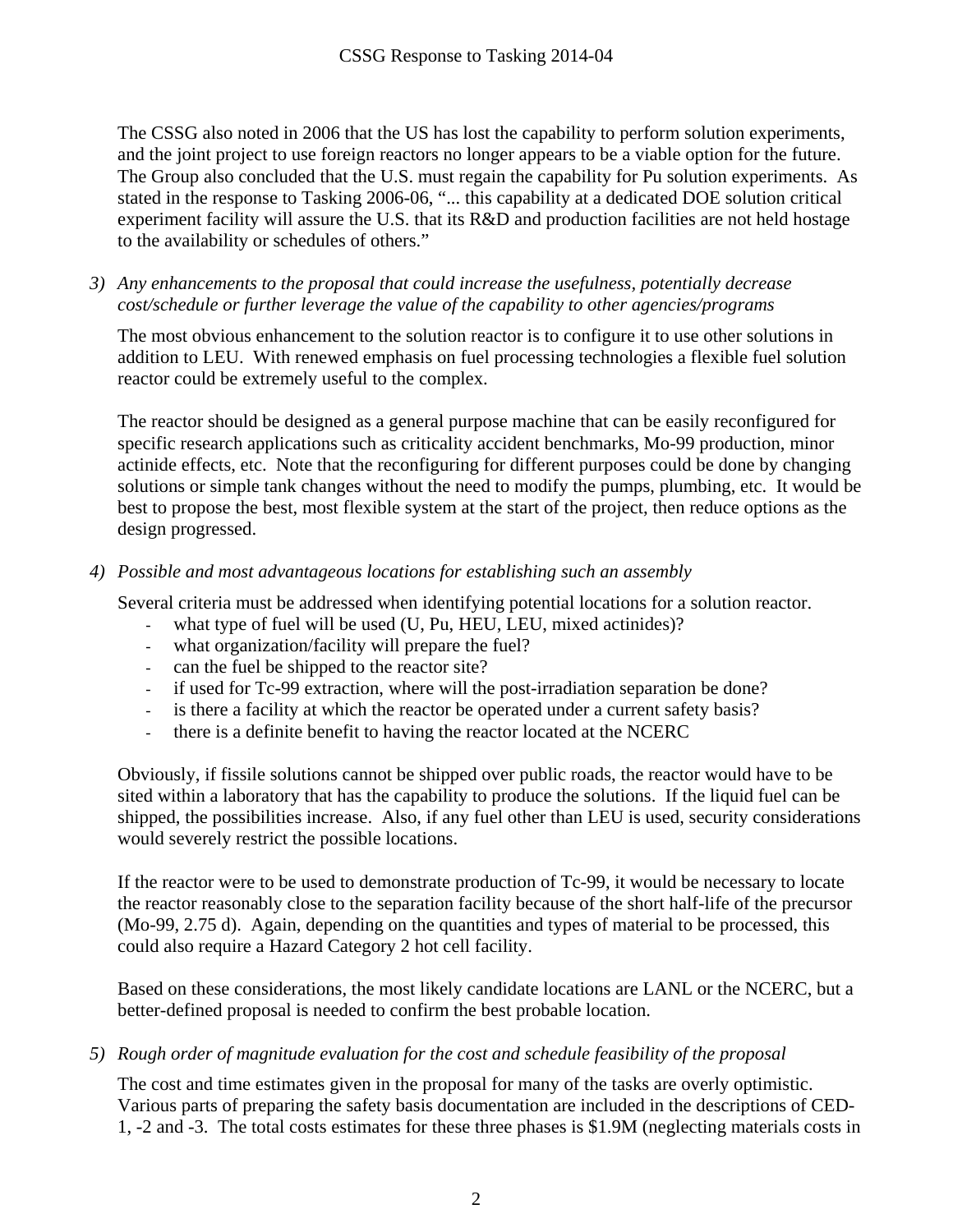CED-3), including preparation of the SDD, final engineering packages, site preparation, installation and testing, and readiness reviews — all in addition to finalizing the safety basis authorization package. This might be reasonable if there were an authorization basis in effect that could be easily modified to cover solution experiments, or if only a small LEU assembly were constructed; however, it is unlikely that such an authorization basis exists that covers critical solution experiments. Based on the time and effort to prepare and approve the authorization documents for NCERC, the paperwork alone could cost double what the proposal estimates. While this conclusion reflects reality, it is indicative of an overly conservative (i.e., not risk informed) regulatory structure.

Based on recent experiences with the cost of LEU fuel for GTRI research reactor conversion projects, it is not unreasonable to expect the fuel alone for this reactor could be \$1M or more, a cost not included in the proposal.

Since the entire concept is not defined, there is no cost estimate for the solution handling equipment that would be required to pump, store and possibly purify the fuel solution. Because of the QA requirements associated with nuclear facilities, it is not unreasonable to expect these costs to significantly increase the project cost estimate.

#### *6) Availability of outside (outside DOE NCSP) interest and funding to support such a capability (cost sharing)*

Depending on the location and capabilities of the reactor, potential contributors could include

- NA-21 (Tc-99 production)
- commercial firms (Tc-99 production and separations technology)
- DOD and associated laboratories (component testing)
- DOE-NE and other offices (reprocessing technology development)
- NNSA and DHS (detector development)
- NRC and licensees (reprocessing technology development)
- international collaborators

#### *7) Evaluation against the CSSG tasking/response 2006-06 regarding the need for experimental solution capability*

Most of the needs identified in the CSSG responses to Taskings 2006-05 (Super SHEBA) and 2006-06 (Solution Experiments Other than Uranyl Nitrate) are still valid. Some of the needs identified in 2006 are:

- criticality alarm testing for DOE and private US companies
- experiments to
	- o understand the dynamics of solution criticality accidents
	- o evolution of radiolytic gases from solution criticalities
	- o measure cross sections and material worths
- radiation testing of components
- non-proliferation applications
- transuranic actinide data
- support for separation and recycling processes
- temperature effects in solution separation processes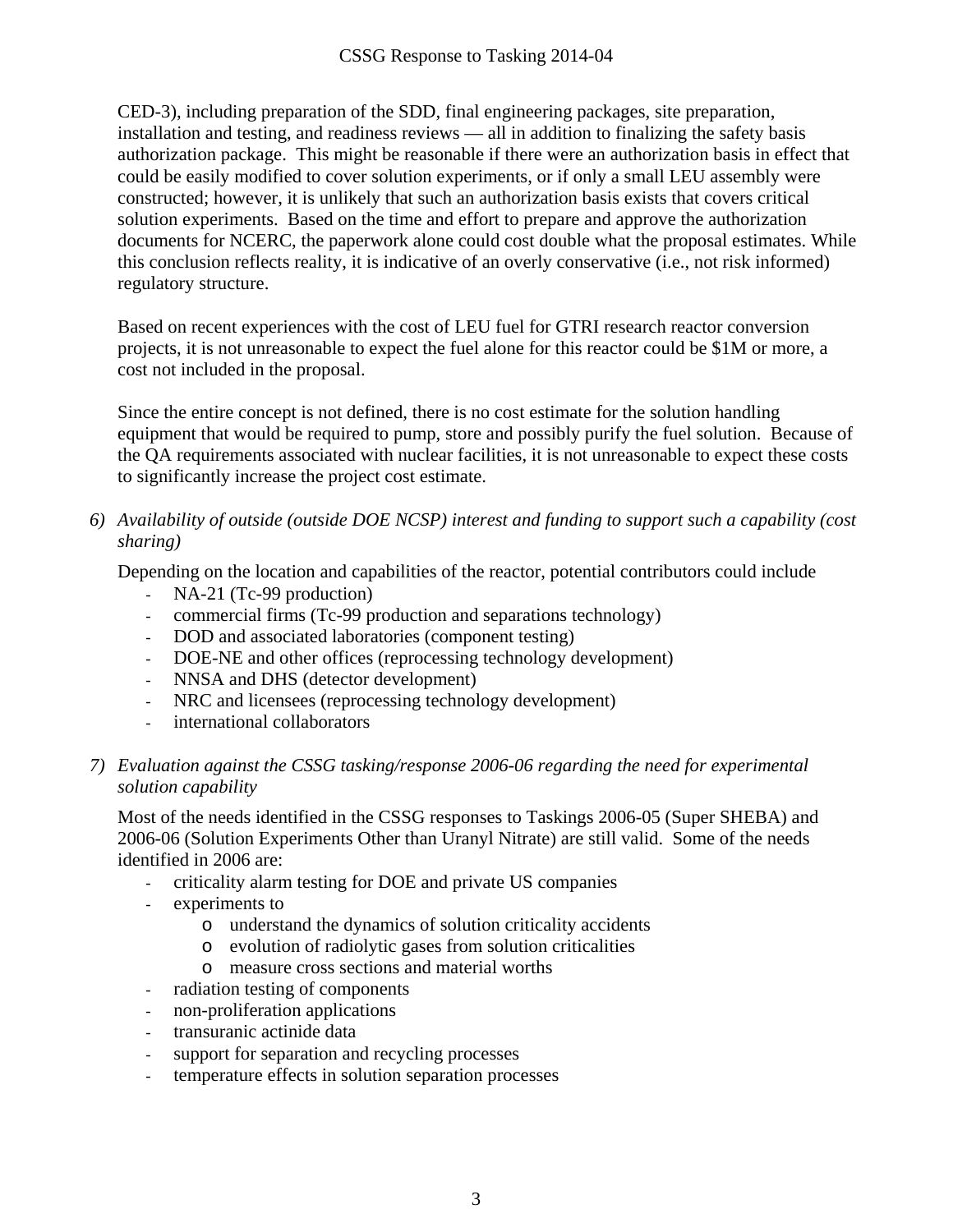#### *Summary and Conclusions*

Since the actual conceptual design of the solution reactor has not been completed, it is not clear whether the proposed concept will meet most of the needs listed above. More details are needed to determine if the requirements of the criticality safety program as well as those of the Tc-99 production program can be simultaneously met.

However, the CSSG is clear in the conclusion that the U.S. DOE needs to restore the capability to perform a wide variety of solution experiments, whether through a major modification to the LANL proposal being considered in Tasking 2014-04 or through a new proposal.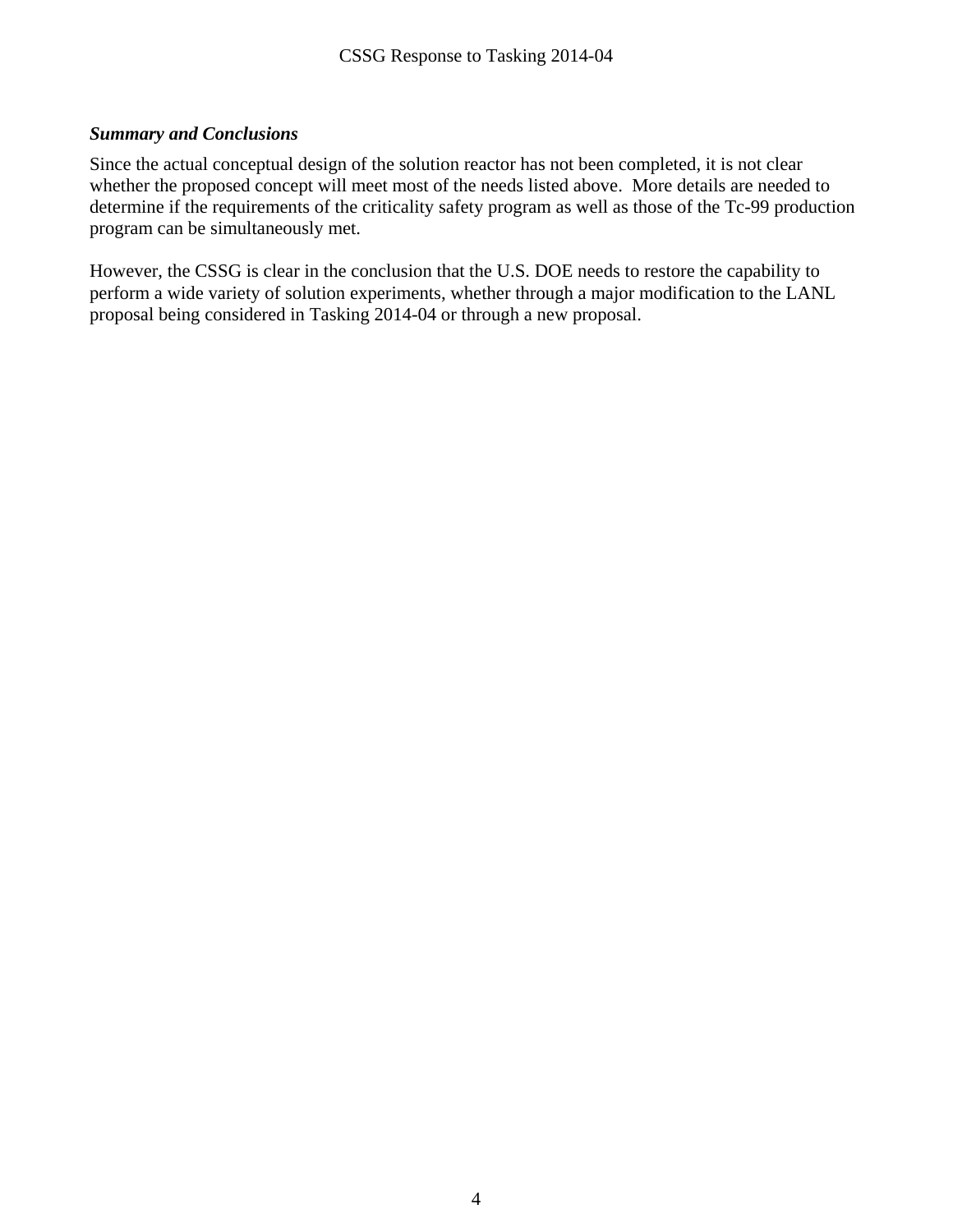Attachment 1 CSSG Tasking 2014-04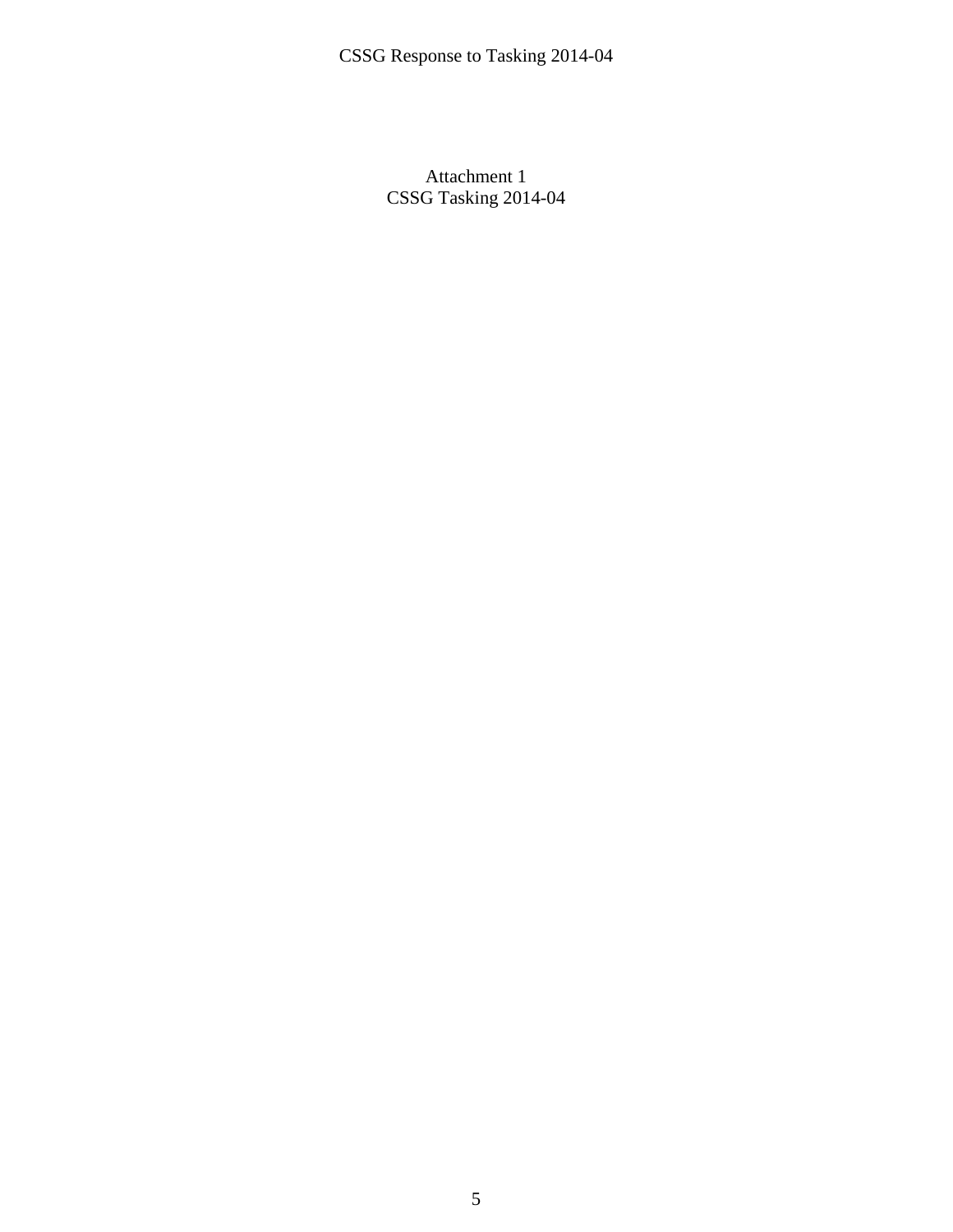### **CSSG TASKING 2014-04**

Date Issued: August 6, 2014

### **Task Title:** *Review of LANL Solution Reactor Proposal*

#### **Task Statement:**

As part of the FY15 NCSP proposal process, LANL has prepared a proposal for the development, licensing, and construction of a solution experimental capability in the United States. The CSSG is directed to use their collective experience to perform a review of that proposal and provide guidance to the NCSP Manager on the proposal from a number of different perspectives. These shall include:

- Evaluation of the proposed concept for the reactor
- Extent of added value to the NCSP mission
- Any enhancements to the proposal that could increase the usefulness, potentially decrease cost/schedule or further leverage the value of the capability to other agencies/programs
- Possible and most advantageous locations for establishing such an assembly
- Rough order of magnitude evaluation for the cost and schedule feasibility of the proposal
- Availability of outside (outside DOE NCSP) interest and funding to support such a capability (cost sharing)
- Evaluation against the CSSG tasking/response 2006-06 regarding the need for experimental solution capability

#### **Resources:**

CSSG Task 2014-04 Team Members:

- Jim Morman, CSSG Team Leader
- Bob Wilson, CSSG
- David Hayes, CSSG
- Adolf Garcia, CSSG

Contractor CSSG members of the team will use their FY14 NCSP CSSG support funding as appropriate; DOE CSSG members of the team will utilize support from their site offices. It is up to the team members to utilize other expertise, or include other interested parties, as can be made available to support the tasking, without incurring additional CSSG expenses. Limited travel may be necessary to support this tasking.

#### **Task Deliverables:**

- 1. CSSG Subgroup to hold task 'kickoff' telecom by August 15, 2014
- 2. CSSG Subgroup to provide draft to full CSSG for review: September 30, 2014
- 3. Full CSSG to provide review of draft to Task Team Leader: October 11, 2014
- 4. CSSG Subgroup to provide finalized guidance to NCSP Manager: October 25, 2014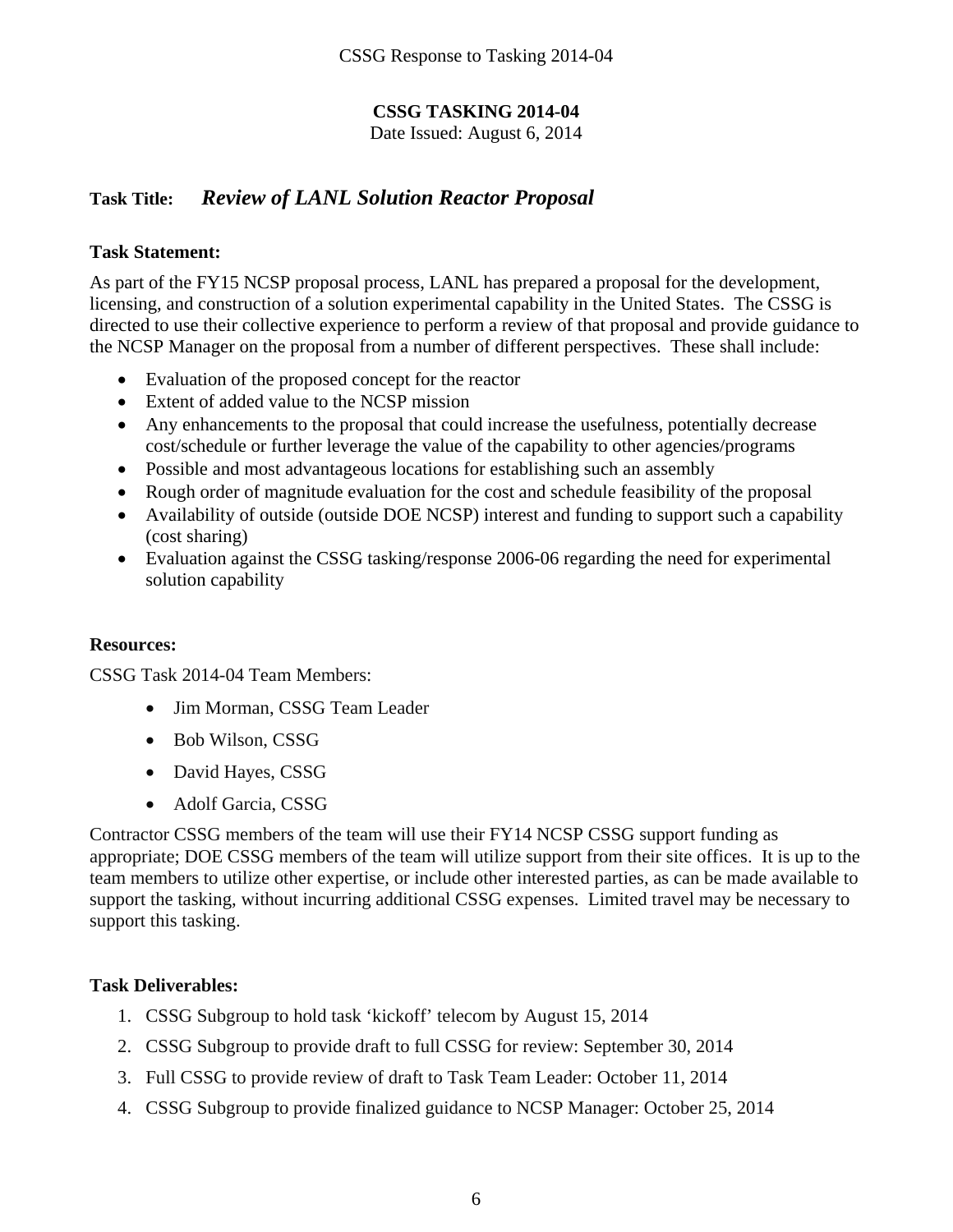**Task Completion Date: October 25, 2014** 

Signed:  $\overbrace{P}$ <br>  $\overbrace{P}$ <br>  $\overbrace{N}$  McKamy, Manager US DOE NCSP<br>
Director NA-00-10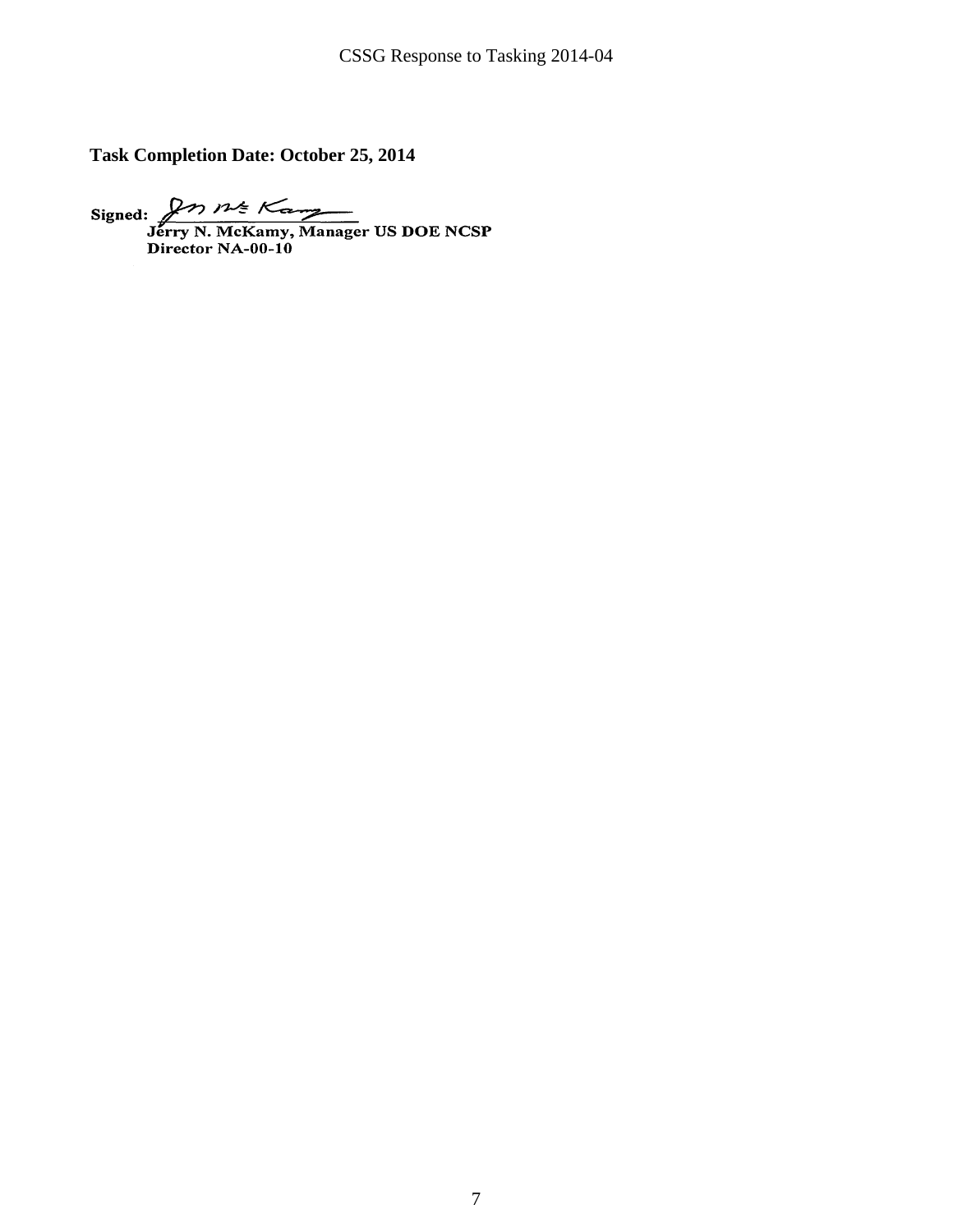Attachment 2 LANL Solution Reactor Proposal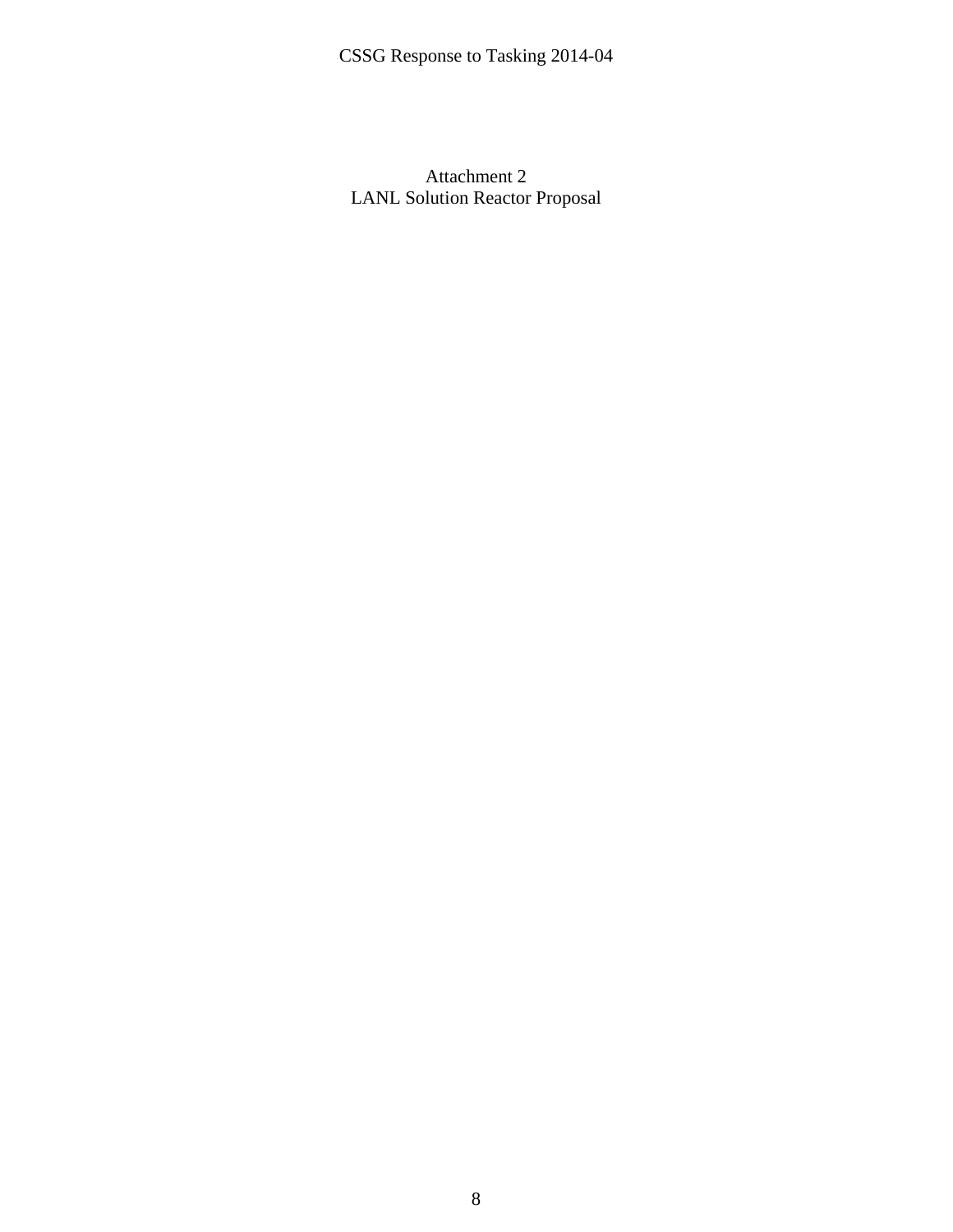Critical & Subcritical Experiment Design Team Process Proposal Fissile Solution Critical Experiments Steven K. Klein Los Alamos National Laboratory Advanced Nuclear Technology Group 505 665-6167 kleinsk@lanl.gov

#### Introduction

This proposal describes integral experiments required to develop needed data on fissile solution systems. In particular the following broad categories of experiments would be performed. First is the development of data sets related to the operation of solution fueled systems, which are being considered as production sources for a wide variety of industrial and medical isotopes. The second category of proposed integral experiments involve the generation of thermal neutron fields in the full range of possible operations of fissile solution systems including super-prompt critical and steady-state. Such neutron fields would be used for irradiation of a variety of materials including nuclear fuel components, waste forms, items that are of interest from a susceptibility and/or vulnerability perspective, nuclear forensics investigations, training, alarm calibration, and dosimetry. The description of needed critical assemblies, specialized equipment, and fixtures are included in this proposal. In addition, necessary support is described including facilities for the experiments and authorization actions. Finally, projected costs by fiscal year and schedule to implement the proposal are provided.

#### Background

The third reactor ever built, a fissile solution fueled assembly, LOPO (Low Power), started operation at Los Alamos in 1944 and was used to determine the cross section and critical mass of  $^{235}$ U for the Manhattan Project. Over the next six decades many such assemblies operated at Los Alamos, fueled with both plutonium and uranium solutions. Most were used in direct support of weapons programs but their utility as a reliable and inherently safe source of thermal neutrons was recognized early in their development prompting a wide variety of experimentation in materials science. With the decommissioning of SHEBA in 2004 the U.S. lost domestic testing and research capability employing these versatile machines.

While the historic need for solution fueled assemblies remains, recent interest in aqueous homogeneous reactors (AHR) as they have become known has spiked with the recognition that they offer a safe, reliable, cost effective means to produce radioactive isotopes for nuclear medicine and other applications. The nearly yearlong shut down of NRU reactor followed closely by similar action at Petten exacerbated concern as these two reactors supply approximately 80% of the U.S. need for the important medical isotope Molybdenum-99 ( $99$ Mo). The U.S. does not possess any domestic production capability. Along with this isotope supplies of other fission product species, particularly the radioactive iodine family, were greatly diminished. An additional concern is that existing power reactor based production utilizes highly enriched uranium (HEU) with its attendant security concerns. AHR offers an attractive alternative as isotope production by this means may be limited to low enriched uranium fuels. The crisis in medical imaging and therapies caused by this temporary lapse in supply will become critical in 2015 when NRU ceases operation permanently and 2018 when Petten follows suit.

Since the summer of 2009, Los Alamos National Laboratory has been engaged by NNSA Office of Global Threat Reduction (NA-21) to evaluate the feasibility and design of AHR to address the domestic need for <sup>99</sup>Mo and other fission products. This effort has resulted in the delineation of design space for fissile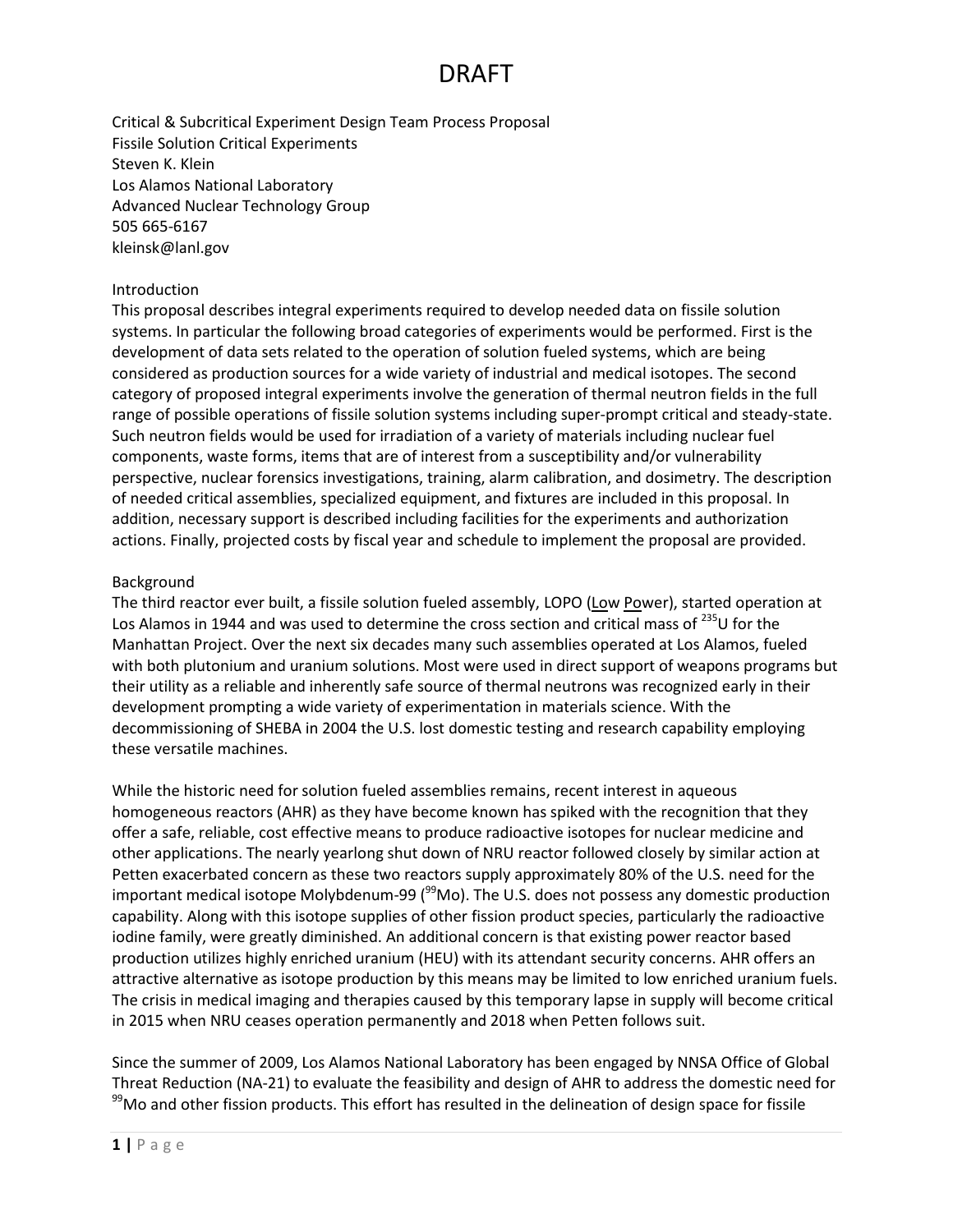solution systems. Fuel types, their characteristics, operational considerations, associated chemistry, neutronic design, safety issues, and the like have all been examined in detail. Both reactor and subcritical accelerator-driven system designs have been examined. This considerable body of information is now available to directly support the proposed development effort. Of particular relevance is a family of complex models of these systems developed using dynamic system simulation techniques that may be used as a design tool for any such system. Using these techniques several historic reactors, including SUPO, KEWB ("A" and "B" cores), Silene, and HRE have been modeled. The results of this modeling effort show close correlation with historical experimental data across the full range of operation of these real machines. This suggests that systems proposed may be realized in a Rapid Development Environment (RDE) and once produced will operate as advertised. This translates to low technical, cost, and schedule risk.

#### Development of CED-1 Package

The CED-1 effort must map specific program technical needs to physical equipment. The considerable utility of AHR demands the preliminary design be initiated with a comprehensive set of performance objectives. These objectives will clearly identify the organization of need, a description of need, and broad system requirements to meet each. These objectives will then be mapped into specific technical requirements, drafted in the form of system design descriptions (SDD). Impact of technical requirements on facility and site needs (architecture, infrastructure, and balance-of-plant engineering) as well as safety and authorization basis will be included. Since it is likely that multiple sites, facilities, and design approaches will be possible due to the wide design space of these systems reasonable alternatives will be developed. This body of information will be used to identify technical, cost, and schedule risks inherent in each option. A recommended project approach will be offered.

Regardless of the suite of proposed alternatives, each will utilize the unique characteristics of solution fueled systems: (1) reactivity range from delayed to super-prompt critical with operations in pulsed and steady-state modes; (2) range of shielding options including free-field experimentation, necessary for many issues related to dosimery; (3) maximum use of high-flux thermal neutron spectrum; (4) ability to accept a wide range of samples of both negative and positive reactivity worth in a variety of physical forms; (5) instrumentation and measurement capability for important kinetic parameters.

The basic concept is envisioned to be an AHR employing LEU fissile solution fuel. Auxiliary equipment will include radiolytic gas handling, water makeup, fuel cooling, and controls of sufficient capability to allow long term steady-state and high pulse operations. It is anticipated that much of the design already developed for the isotope production program is directly adaptable to the proposed effort. In addition, the controls and scram systems currently in operation at NCERC may be utilized directly with relatively modest upgrades to current equipment. Finally, the recent work performed for potential commercial customers on hazards and accident analyses and control sets in support of NRC licensing submittals is largely applicable to the proposed equipment. These factors suggest risk factors are largely known and manageable.

#### Cost & Schedule

The following information has been developed from three sources: (1) historic data on the development and installation of critical assembly machines at NCERC; (2) recent data prepared with private industry partners for commercial installation and operation of isotope production systems; (3) experience in the authorization basis process at candidate facilities. Due to uncertainties in funding cycle and levels the following presents a "best case" estimate of cost and schedule. Downtime due to lapses in funding, inefficiencies due funding trajectory or escalation in material costs are not included as they are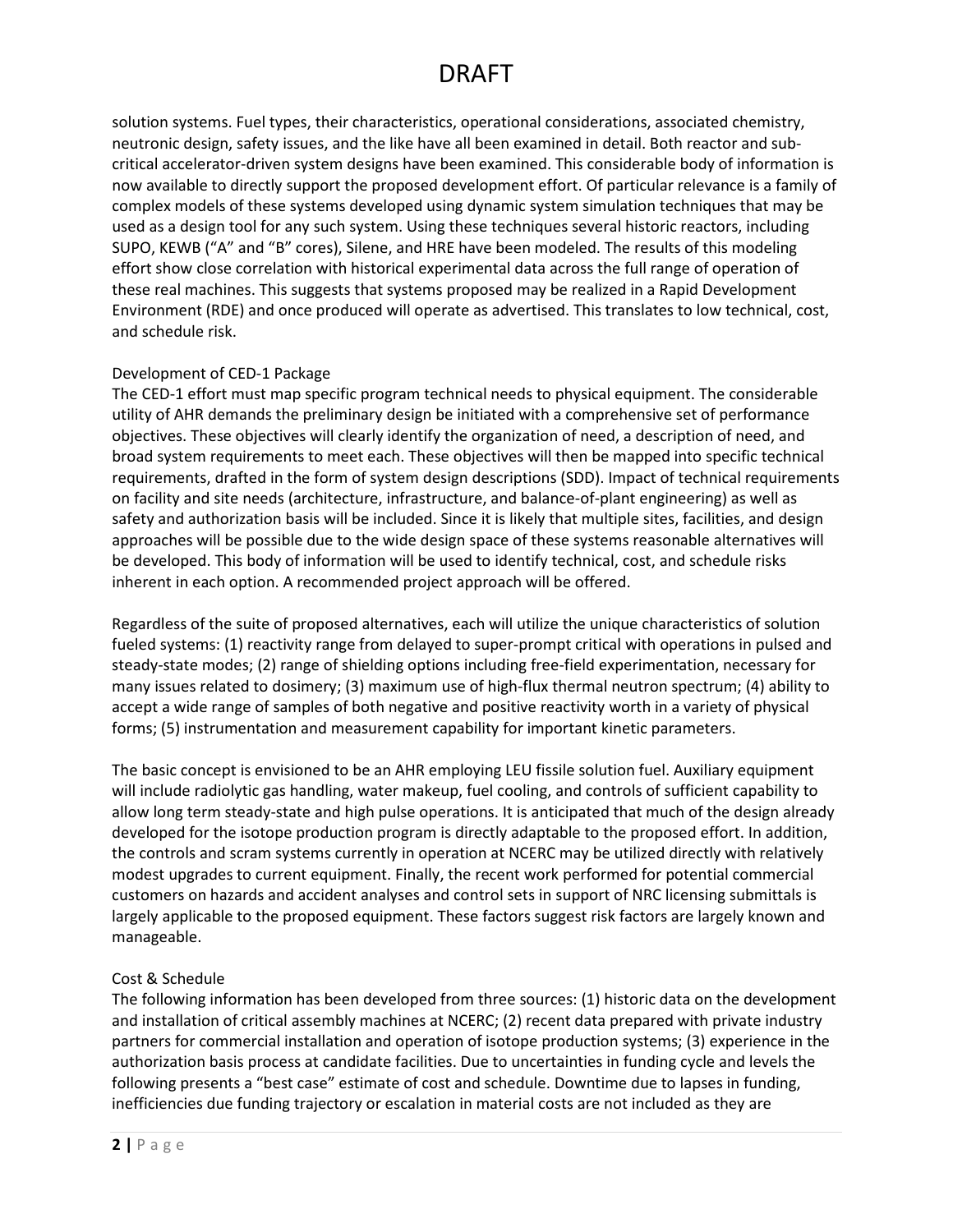unknown. This proposal is crafted within the framework of the NCSP CED process; hence, the following major program milestones apply. The usual definition of each is interpreted in specific context to this proposal.

CED-0: Justification of Integral Experiment Need. This proposal attempts to address most of the issues typical of the CED-0 milestone. However, it is recognized that details may be lacking and a revision will be necessary. For example, inclusion of detailed technical information from the 2011 initiative for the New Silene Critical Assembly may be folded specifically into a revision. Other potential customer needs, outlined below, may be similarly appropriate for inclusion in a revision. Such effort would be expected to be performed this fiscal year as part of the proposal process. *Two months; \$20K*

CED-1: Integral Experiments Preliminary Design. This is the bulk of the effort described in this proposal. Major elements include the following: (1) Develop performance specification; *one month; \$40K*; (2) Draft technical specification (SDD); one *month; \$80K*; (3) Perform site survey; *two months; \$80K*; (4) Develop preliminary design package; *two months; \$160K*; (5) Develop preliminary hazards and accident analyses and provide safety basis approach; *two months; \$40K*; (6) Develop baseline range cost and schedule estimate with associated risk management plan; *one month; \$40K*. Since much of this effort may be conducted in parallel the CED-1 effort is assessed as *six months; \$440K*

CED-2: Integral Experiments Final Design. Due to the detail work that would be expected to be performed during CED-1 and the leveraging of work already preformed as previously discussed it is expected that this effort may be considerably truncated when compared to wholly new design efforts. Essentially the list of work described in CED-1 above would be finalized into formal baseline documents of a quality that could be used directly for fabrication and initial operations of the proposed system. Additional effort will be required to develop the final engineering packages and to increase the fidelity of associated documentation such as the Authorization Basis data. This will be the major effort involved. A final estimate would be developed during the CED-1 process but based on historical data it is anticipated that a reasonable schedule and cost for this work would be *six months; \$660K*

CED-3: Approval to Conduct the Integral Experiment. Under this proposal this effort would include; site preparation; equipment procurement, fabrication, installation and testing; finalization of all authorization documentation and readiness process. Based on NCERC experience this is estimated at *twelve months; \$1200K plus \$3800K in material*

CED-4: Publication of Data. In this context this is considered as initial operational capability, including fabrication, loading of fuel, and start-up testing. Based on historical experience this is estimated as *six months; \$240K + Fuel Cost.* (Fuel cost is not estimated at this time since LEU in metal form may be available within the complex for transfer; preparation of solution fuel costs are included in the \$240K).

The following table summarizes the cost and schedule estimates for the proposed effort. (No contingency or escalation has been included in this proposal)

| Phase   | ŚΚ.  | <b>Months After Start</b> | Fiscal Year Qtr Map (Finish) |
|---------|------|---------------------------|------------------------------|
| CED-0   | 20   |                           | $4rd$ FY14                   |
| CED-1   | 440  | 6                         | $2nd$ FY15                   |
| $CED-2$ | 660  | 6                         | $4^{\text{th}}$ FY15         |
| CED-3   | 5000 | 12                        | $4th$ FY16                   |
| CED-4   | 240  | 6                         | $2nd$ FY17                   |
| Total   | 6360 | 32                        |                              |